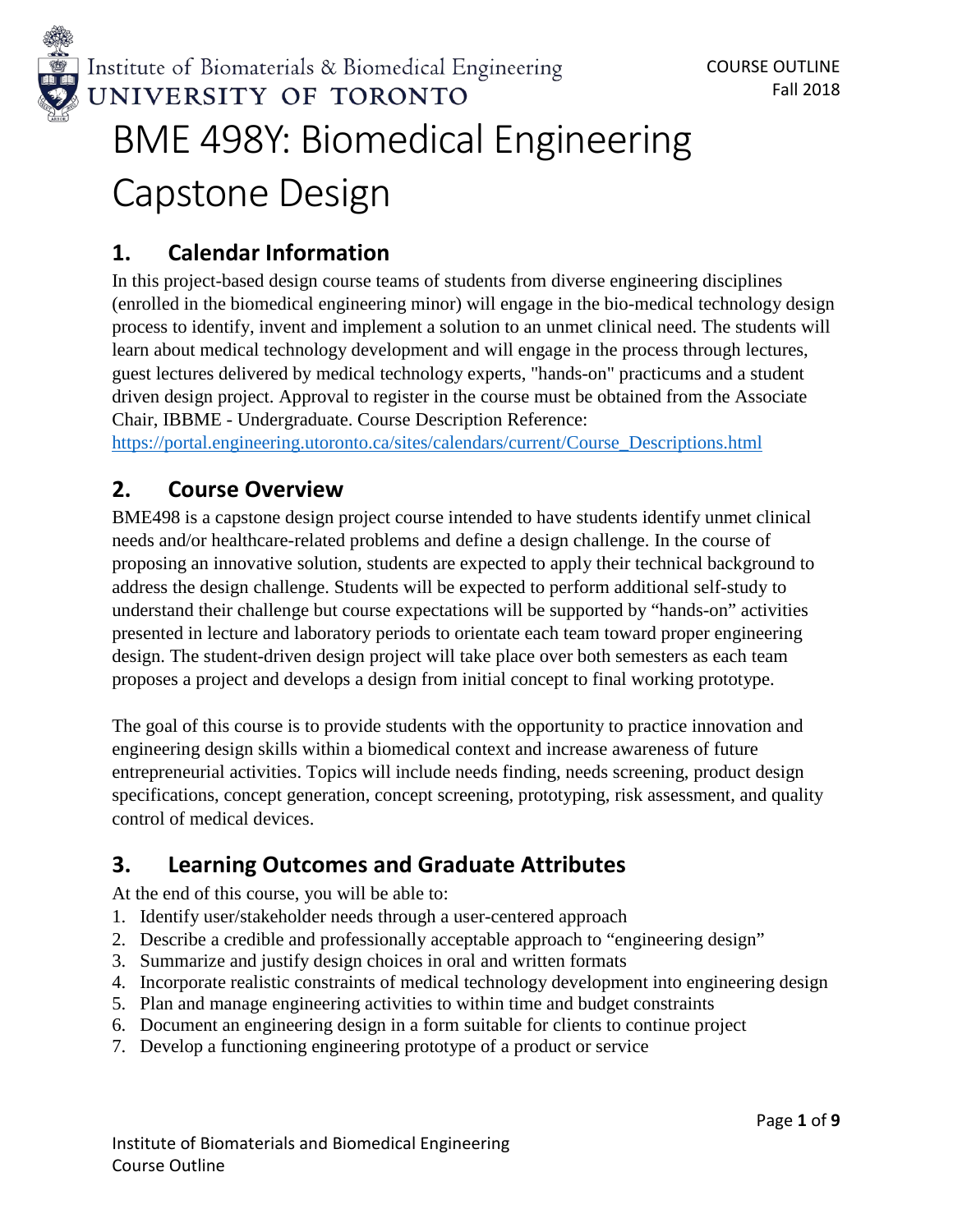

## **4. Timetable**

| <b>Section</b> | Day of the<br>Week | <b>Start</b><br><b>Time</b> | <b>Duration</b><br>(Minutes) | <b>Location</b> |
|----------------|--------------------|-----------------------------|------------------------------|-----------------|
| Lec            | Thursday           | 09:00                       | 20                           | MY 320          |
| Pra            | Thursday           | 13:00                       | 80                           | MB 78/64        |

Office Hours:<https://calendly.com/chris-bouwmeester/fall2018-office-hours>

## **5. Course Instructors**

Course Coordinators

| <b>Name</b> | <b>Phone</b> | <b>Office</b> | <b>Email</b>                                                                |
|-------------|--------------|---------------|-----------------------------------------------------------------------------|
|             |              |               | Chris Bouwmeester   (416) 978-3702   MB321A   chris.bouwmeester@utoronto.ca |

Prof. Bouwmeester is be the main point of contact for students and is responsible for evaluating and providing feedback to students.

#### Teaching Assistants

| <b>Name</b>     | <b>Phone</b> | <b>Office</b> | <b>Email</b>                    |
|-----------------|--------------|---------------|---------------------------------|
| Arushri Swarup  |              |               | arushri.swarup@mail.utoronto.ca |
| Philippa Gosine |              |               | p.gosine@mail.utoronto.ca       |

Ms. Swarup will be available during your practicum time in the design studio to help you with technical aspects of your design projects. In her role as project supervisor she will assist individual teams and be the first person that students should turn to for help. In this way they are a bridge between the course instructor and the individual teams. As such, they will attend all of your team meetings to monitor how well individuals are functioning as part of a team and provide evaluations of your team engagement as well as written and oral deliverables.

### Communication Instructor

| Name                              | <b>Phone</b> | <b>Office</b> | ⊻maıl                        |
|-----------------------------------|--------------|---------------|------------------------------|
| <b>AT'1</b> '<br>Nikita l<br>Jawe |              |               | nikita.dawe@mail.utoronto.ca |

Ms. Dawe will provide support and feedback regarding your written and oral communications. She will provide feedback on your engineering communication specifically for the project proposal to enable your improvement for the final report. She will also give you feedback on a practice oral presentation before your final presentation to clients and your fellow students.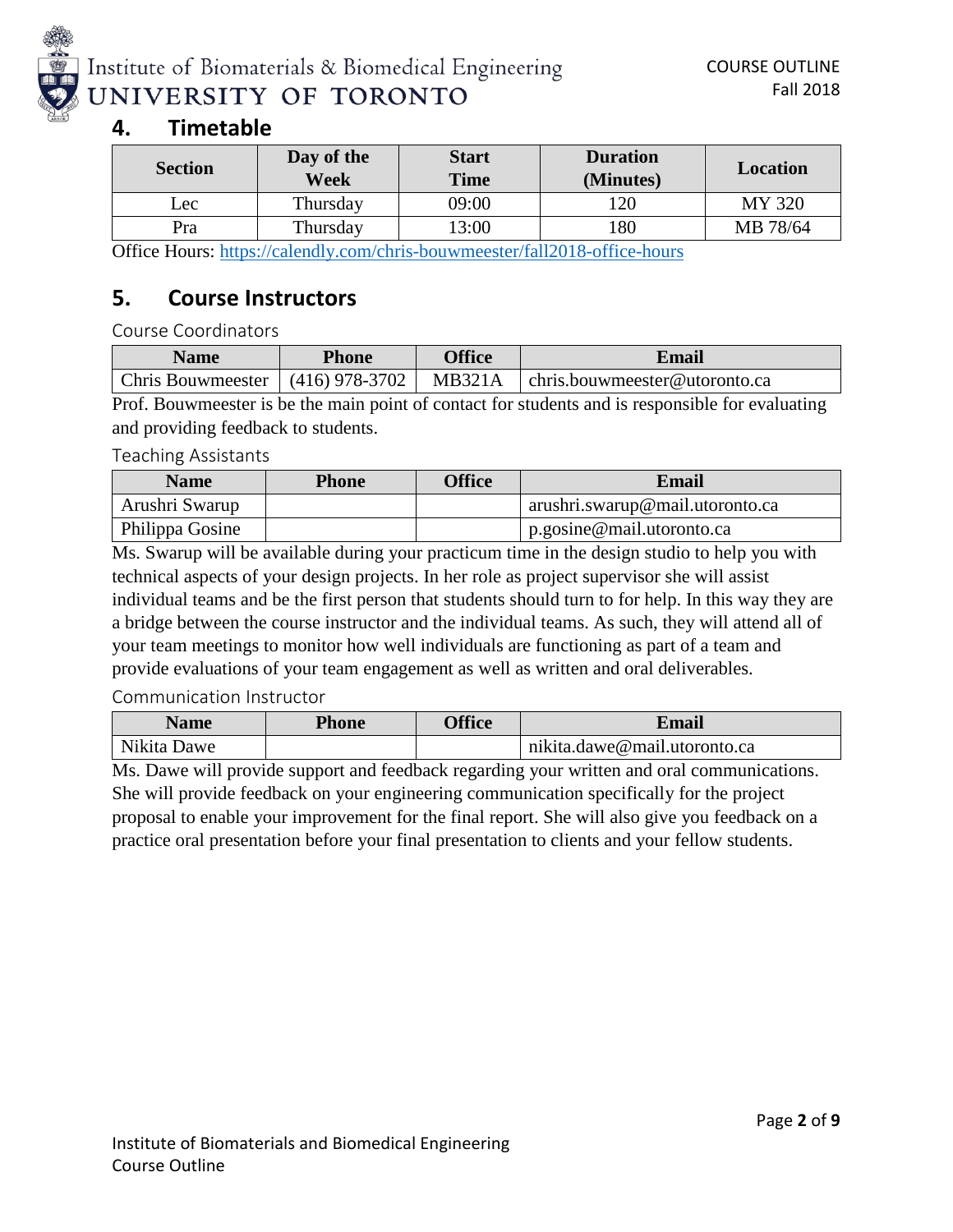

## **6. Final Grade Determination**

The final grade in this course will be based on the following components:

| <b>Component</b>                                       | Learning<br><b>Outcome</b> (s)<br><b>Evaluated</b> | <b>Due Date</b> | Weight      |
|--------------------------------------------------------|----------------------------------------------------|-----------------|-------------|
|                                                        | Individual                                         |                 |             |
| Pre/Post-Class Assignments & Progress<br>Documentation | 2, 3, 4, 6                                         | See Schedule    | 10<br>%     |
| <b>Progress Presentations</b>                          | 3, 5, 6, 7                                         | See Schedule    | 10<br>$\%$  |
|                                                        | Team                                               |                 |             |
| <b>Project Requirements</b>                            | $1 - 4$                                            | Oct 11          | 15<br>%     |
| Project Proposal                                       | $1 - 6$                                            | Nov $15$        | 10<br>$\%$  |
| Design Review and Critique                             | 3                                                  | Jan $17$        | 15<br>$\%$  |
| <b>Demonstration Day</b>                               | 3                                                  | Mar 28          | 15<br>$\%$  |
| <b>Final Report</b>                                    | $1 - 7$                                            | Apr 4           | 25<br>%     |
|                                                        | <b>Total:</b>                                      |                 | 100<br>$\%$ |

## **7. Deliverables**

All written submissions must be received by 11:59 PM on the date listed. Additional details related to each deliverable are given in guideline documents posted in the Assignments Submission section in Quercus.

## Pre/Post-Class Assignments & Progress Documentation

The goal of pre/post-class assignments is to come to class prepared to work on an important component of your project. Each assignment is linked to an key component of the reports and presentation. The aim is to do individual work that can be combined with your teammates to prepare for your project deliverables and get feedback on how to do these activities proficiently during class.

Pre-class assignments must be submitted (in Quercus) before the class, in which they are associated with, begins. Pre-class assignment review material and instructions will be presented in the lecture and posted on Quercus before these assignments are due. You must keep up to date regularly of any scheduling changes during the semester. As table 1 below shows, grades will be given for: 1) completion and delivery of the assignment and 2) participation during class. For example, full marks (i.e., 3/3) would be given for an assignment handed in on time and participation during class. In this course, active participation is defined by asking questions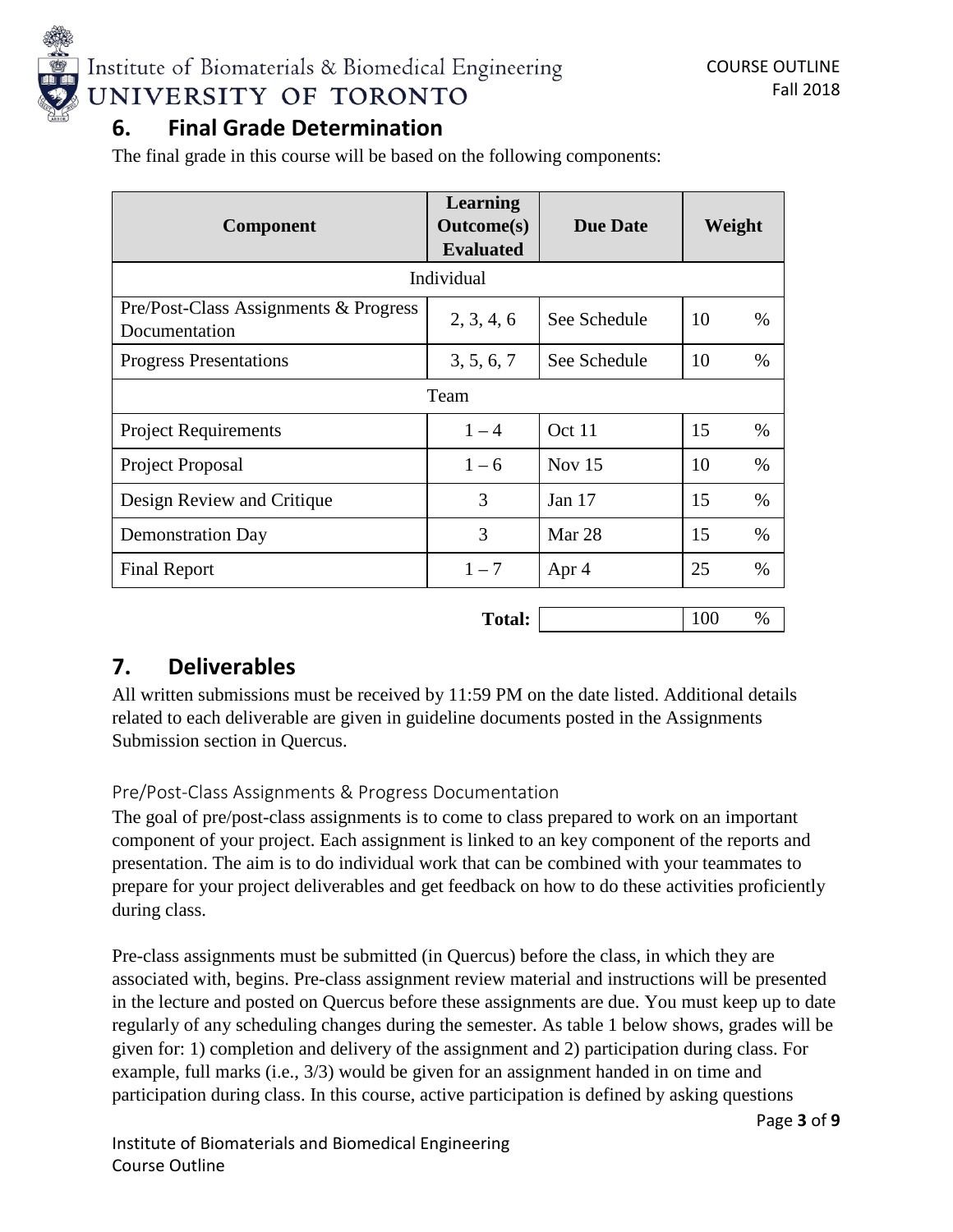

and/or participating in activities either with your group or individually. Passive participation, which means simply showing up for class, is not enough to be considered active participation. If you cannot attend the lecture associated with the pre-class assignment, please see the attendance policy in section 11.

| Mark | Completion and Delivery Criteria                      |
|------|-------------------------------------------------------|
|      | Assignment submitted before class                     |
|      | Complete answers                                      |
|      | Assignment submitted late but before the end of class |
|      | Incomplete answers                                    |
|      | Assignment handed in late                             |
|      |                                                       |

| Mark | Participation Criteria |
|------|------------------------|
|      | Active participation   |
|      | Absent from class      |

Table 1: Pre/Post Class Assignment Rubric

Meeting regularly is vitally important to make decisions as a team and document the progress your team makes throughout this course. Each team is responsible for setting up meetings with experts and users outside of the classroom and be responsible for conducting and documenting team meetings. The minimum expectation is that every outside and team meeting (scheduled during practicums noted in the schedule) is recorded. After each scheduled team meeting you must submit your complete collection of meeting documentation to that date  $-$  i.e., your final submission should be a collection of a meeting documentation that occurred during the whole semester. You have the freedom to choose your format or platform for meeting documentation but it must be submitted electronically. Best practice is to distribute an agenda prior to a meeting and record all feedback and agreements made during meetings. Please refer to *'Guidelines for Meeting Documentation'* (posted on Quercus) for more information on professional meeting documentation.

| Mark | Completion and Delivery Criteria     |
|------|--------------------------------------|
|      | Complete collection of documentation |
|      | Minutes recorded                     |
|      | Minutes are unclear                  |
|      | Not submitted for review             |

Table 2: Progress Documentation Rubric

### Progress Presentations

Your attendance is mandatory for all progress report dates and absences may result in less than full marks. Each individual must present a 3-minute update to show their progress followed by questions posed by the teaching team. Every member of each team must present at least once and if there is a team of 4, one person must present twice. As an individual presenter, your goal is to present your progress clearly and succinctly (if there was no progress, the presenter will discuss the technical hurdles encountered and the plan to overcome them). For the team, the goal is to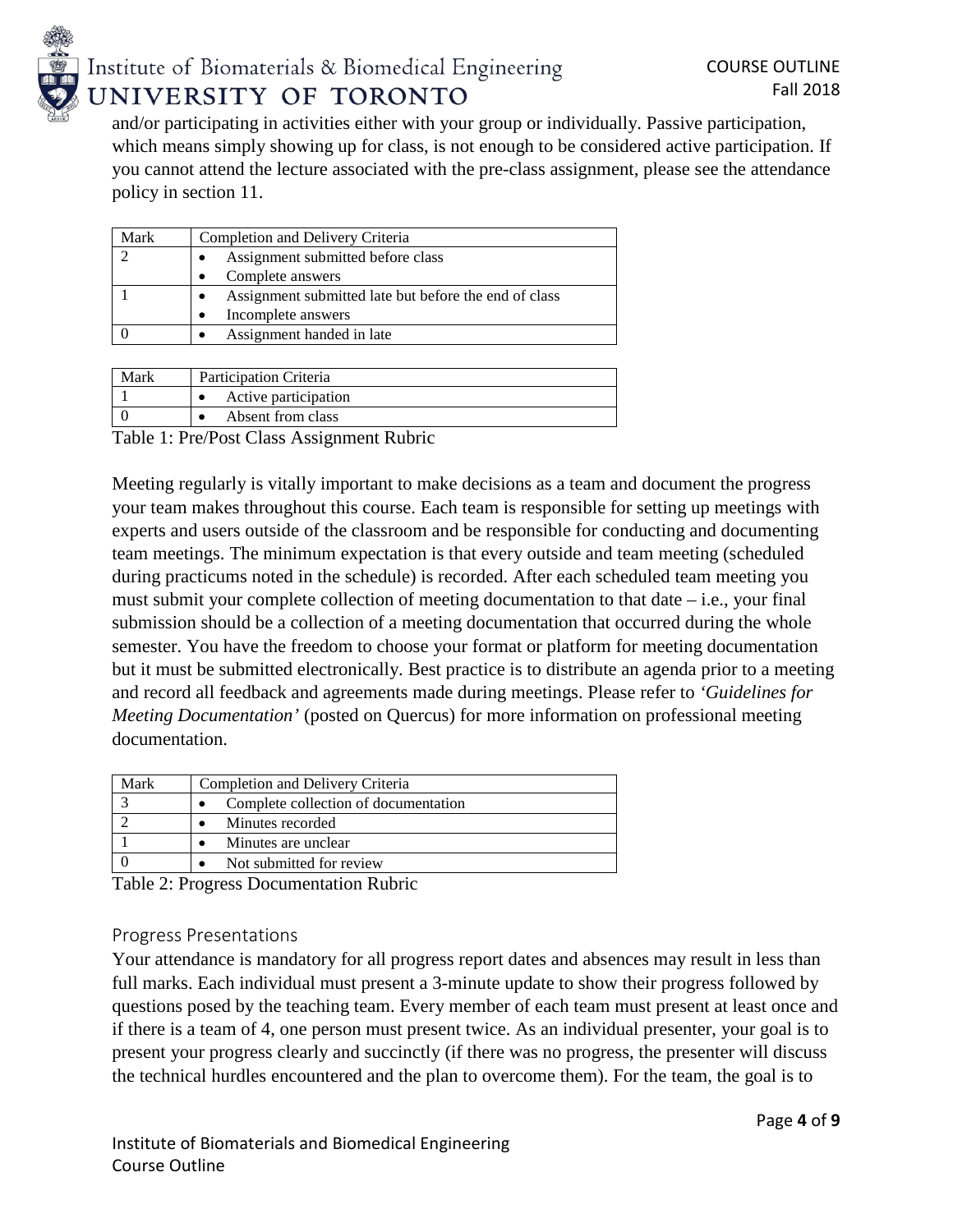

## Institute of Biomaterials & Biomedical Engineering UNIVERSITY OF TORONTO

monitor progress and to detect problems early and to get feedback from the teaching team and the other student teams. Each individual will receive full marks for presenting a progress report for their team and attending all other progress reports that they do not present personally.

## Project Requirements

Gathering information about your chosen problem and building an accurate understanding of your healthcare-related need will allow you define what a design *must do* to be an acceptable solution. Furthermore, you must also be able to find ways to differentiate different designs you create and define what a design *should be* and/or *must be* in order to be successful. Your team is responsible for submitting a concise document that communicates the design requirements (specifications) of your stated need. Please refer to *'Guidelines for Project Requirements'* (posted on Quercus) for more information.

## Project Proposal

Your team is responsible for drafting a project proposal document that: 1) defines the design problem, 2) proposes possible solutions and selects the most promising design, and 3) provides a plan to carry out the proposed solution. Please refer to *'Guidelines for Project Proposal'* (posted on Quercus) for more information.

## Design Review and Critique

Each team will present an overview of their project and show preliminary prototypes created so far. The aim of this presentation is to demonstrate your knowledge of a healthcare need and the problem you have chosen to solve. The team will defend their design and key decisions with the aim to set your team up for building a working prototype during the winter term.

## Demonstration Day Presentation

Each team will present their design and demonstrate their final working prototype to the project supervisors and hopefully some of the users you have connected with as well. Consider this presentation as a pitch to investors or a presentation at a design competition where you still need to clearly communicate the need you are addressing and the problem you are offering a solution to. The Focus of this presentation should be proving, with test results, that your design solves the problem you have identified. The most successful teams will be able to demonstrate how their design works and this is best achieved by performing a live demonstration. Please refer to *'Guidelines for Demonstration Day Presentation'* (posted on Quercus) for more information.

### Final Project Report

Your team must produce a final report that summarizes and documents your work and final results. While much of the project proposal can be reused, you should incorporate feedback from your client, project supervisor, teaching assistants, and fellow students (if applicable) to demonstrate you have iterated your original goals, ideas, concepts, designs, etc. The major focus of this report is to: 1) provide further documentation of your technical aspects of your design, 2)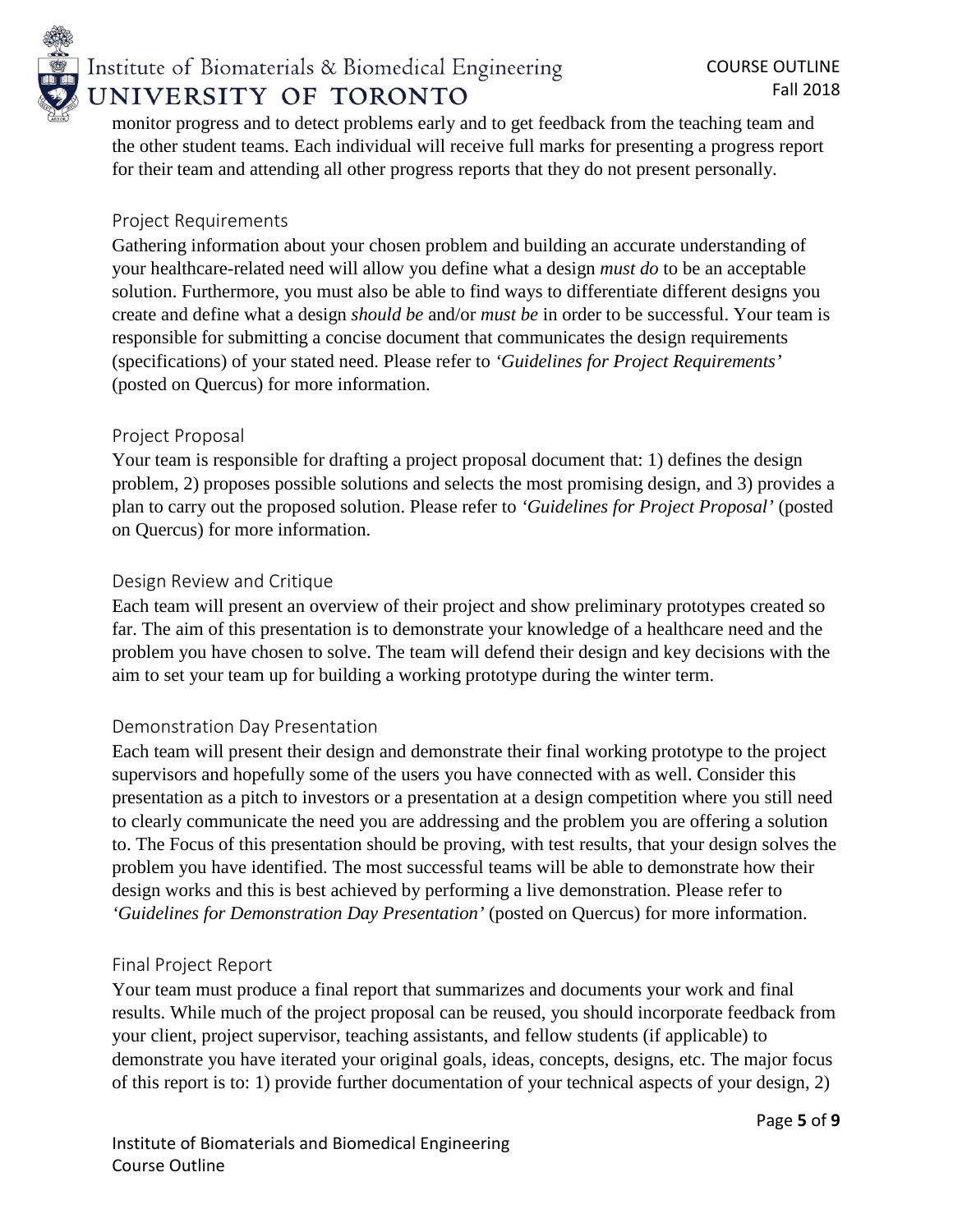

demonstrate how you have tested (e.g. performance) of module- or system-level designs, and 3) make recommendations for future development. Please refer to *'Guidelines for Final Report'* (posted on Quercus) for more information.

## **8. Textbook**

The required textbook for this course is: Biodesign by Yock. This textbook also has a large amount of online resources [\(http://ebiodesign.org/\)](http://ebiodesign.org/) helpful. You may also find other design textbooks listed below are helpful to you during the design process and in medical device development in general

Required:

| Title         | Biodesign – The Process of Innovating Medical Technologies |
|---------------|------------------------------------------------------------|
| Author(s)     | Yock, Zenios, Makower, Brinton, Kumar, Watkins, Denend     |
| Edition, Year | 2nd Edition $(2015)$                                       |
| Publisher     | Cambridge University Press                                 |

Suggested:

| Title         | The Mechanical Design Process |
|---------------|-------------------------------|
| Author(s)     | Ullman                        |
| Edition, Year | 5th $(2016)$                  |
| Publisher     | McGraw Hill                   |

| Title         | Designing Engineers – An Introductory Text     |
|---------------|------------------------------------------------|
| Author(s)     | McCahan, Anderson, Kortschot, Weiss, Woodhouse |
| Edition, Year | $1^{\rm st}$ (2015)                            |
| Publisher     | Wiley                                          |

| Title         | Medical device design: innovation from concept to market |
|---------------|----------------------------------------------------------|
| Author(s)     | Peter J. Ogrodnik                                        |
| Edition, Year | First edition 2013                                       |
| Publisher     | <b>Academic Press</b>                                    |

| Title         | Class 1 devices: case studies in medical devices design |
|---------------|---------------------------------------------------------|
| Author(s)     | Peter J. Ogrodnik                                       |
| Edition, Year | 2015                                                    |
| Publisher     | <b>Academic Press</b>                                   |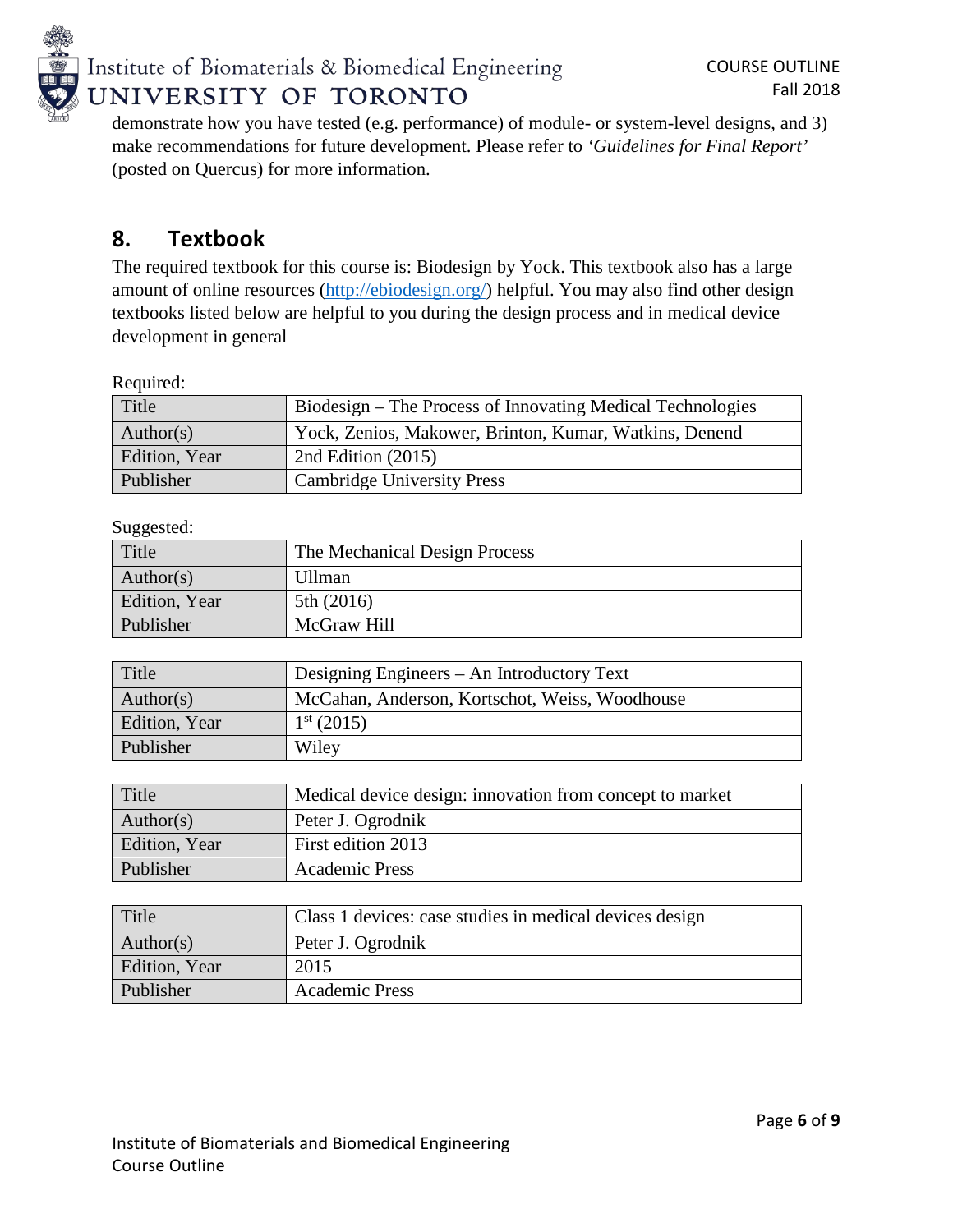

Institute of Biomaterials & Biomedical Engineering UNIVERSITY OF TORONTO

## **9. Course Policies**

## Accommodations for Disabilities

Students with diverse learning styles and needs are welcome in this course. The University provides academic accommodations for students with disabilities in accordance with the terms of the Ontario Human Rights Code. This occurs through a collaborative process that acknowledges a collective obligation to develop an accessible learning environment that both meets the needs of students and preserves the essential academic requirements of the University's courses and programs. For more information on services and resources available to students, please contact Accessibility Services at (416) 978-8060 or [http://www.studentlife.utoronto.ca/as.](http://www.studentlife.utoronto.ca/as) Should you have a Letter of Accommodation, you shall notify the instructor within the first 3 weeks of the term to allow appropriate accommodations to be integrated into the course.

### Lateness Policy

Graded reports received later than the due date posted will be awarded a 10% deduction compounded for every day that the submission is late. Exceptions may be accommodated for valid reasons (such as severe illness or compassionate grounds), that are out of a student's control, and may be considered if supported by written documentation. Examples of invalid reasons would include situations where Quercus submissions were not executed properly by a student, or a student forgot the deadline.

### Attendance Policy

While no notification of your absence is necessary, if you are absent, you will be responsible for gathering the information you need from your peers. In the case of the progress presentation that you must deliver, you should coordinate with you team to ensure you will be able to present. If you have a time conflict (e.g., religious obligation, varsity team involvement, academic conferences) with one of the lecture dates where your attendance is counted toward your participation grade you must notify the instructor beforehand to make possible alternative arrangements.

## Online Communication Policy

All course-related questions should be posted in the "Course  $Q & A$ " discussion. If you have a question you should: 1) check the syllabus or guidelines for your answer, 2) check the Course Q & A discussion to see if your question has already been answered, or 3) ask a peer directly. Every attempt will be made to respond within 3 business days to posts that need the attention of the corresponding TA. If necessary, you may email the corresponding TA (or instructor, if absolutely necessary) regarding personal issues that may impact this course. BME498 must be used at the beginning of the subject line to ensure prompt response to emails. Every attempt will be made to responded to emails within 3 business days.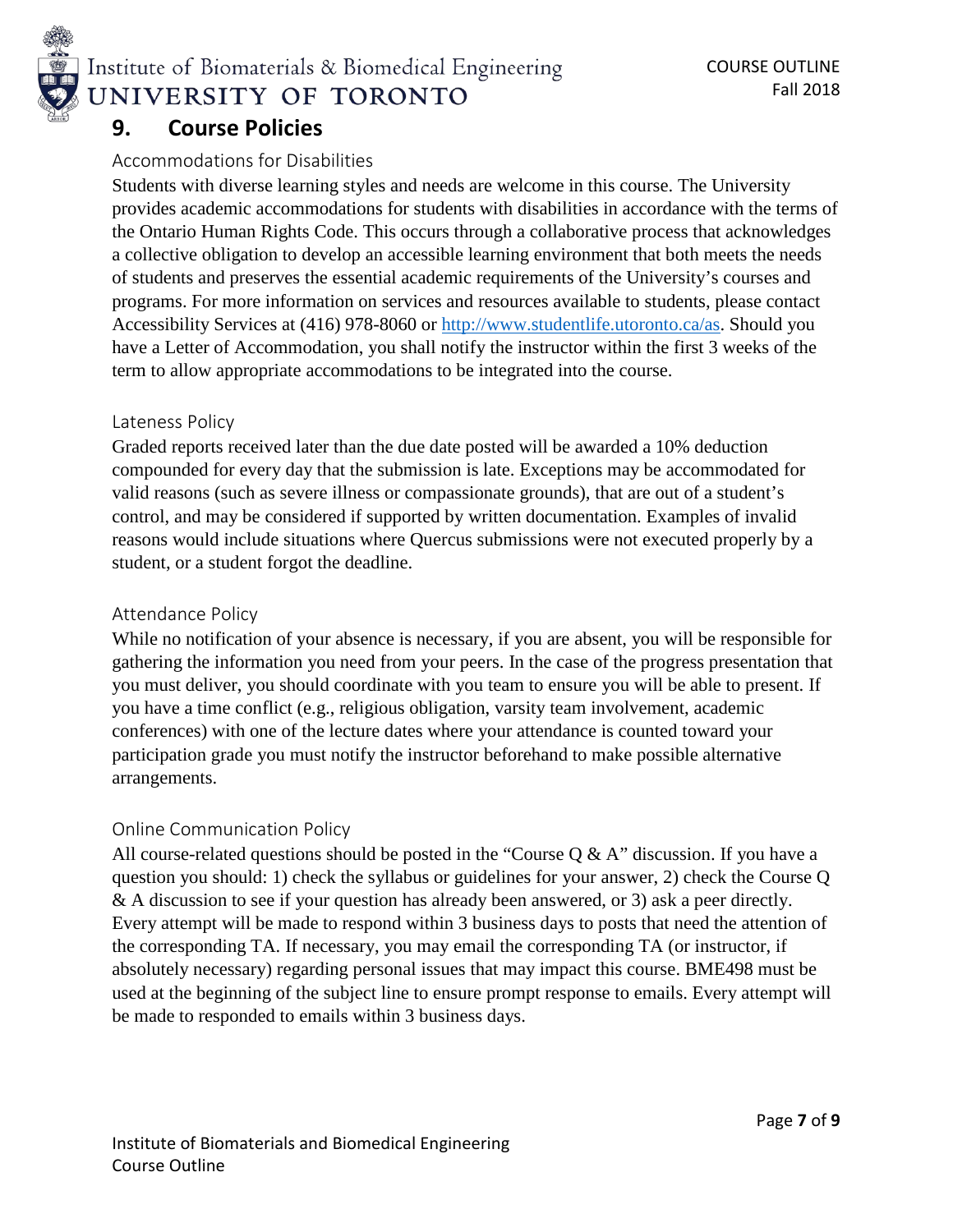

# Institute of Biomaterials & Biomedical Engineering UNIVERSITY OF TORONTO

## Academic Integrity Message

Plagiarism is taken very seriously and as per the code of behaviour on academic matters: "it is the students' responsibility to know what constitutes an academic offense". As per University of Toronto guidelines: "You need to integrate your acknowledgements into what you're saying. Give the reference as soon as you've mentioned the idea you're using, not just at the end of the paragraph. It's often a good idea to name the authors ("X says" and "Y argues against X,") and then indicate your own stand ("A more inclusive perspective, however, … ")". Specific instructions on bibliography formats will be given in assignment guideline documents but as a general rule; it is not acceptable to rely on Wikipedia or Google rather than library resources. For more information, please see (www.writing.utoronto.ca/advice/using-sources/how-not-toplagiarize) for a practical guide and the following links for more information on University of Toronto policies: [\(http://academicintegrity.utoronto.ca/\)](http://academicintegrity.utoronto.ca/) [\(http://www.governingcouncil.utoronto.ca/Assets/Governing+Council+Digital+Assets/Policies/P](http://www.governingcouncil.utoronto.ca/Assets/Governing+Council+Digital+Assets/Policies/PDF/ppjun011995.pdf)

[DF/ppjun011995.pdf\)](http://www.governingcouncil.utoronto.ca/Assets/Governing+Council+Digital+Assets/Policies/PDF/ppjun011995.pdf).

## **10. Additional Course Information**

## Pitch Night: Sept 11; 16:00 – 18:00, MY360

You are invited to listen to projects pitched to another capstone class that links clients with students in a fall semester capstone design course. You will not be selecting these projects but you may be inspired by the problems you hear.

## Project budget

Up to \$500/team is provided to each team. An itemized budget will be included with the proposal and will need to be approved by the project supervisor before funds greater than \$100 are reimbursed. Additional funds (up to \$1000 total) may be approved if a strong justification is made to the course coordinator. Teams requesting extra funds will need to write a one-page grant application justifying the need for the additional funds

### Design Studio

**IBBME safety policy requires that all students take part in safety training prior to using the Design Studio**. This has been scheduled for September 13. If students do NOT pass the safety test, they will be given one additional opportunity to rewrite and pass the test. The Design Studio introduction, safety presentation, and quiz should only take 30 minutes. A teaching assistant will be available every week during practicum time to answer questions or help you with your projects. The design studio will only be available during practicum time (i.e., Mondays from  $9 - 12$ ) but you may also be able to connect with the design studio facility at the Myhal Centre to work on your project outside of this time.